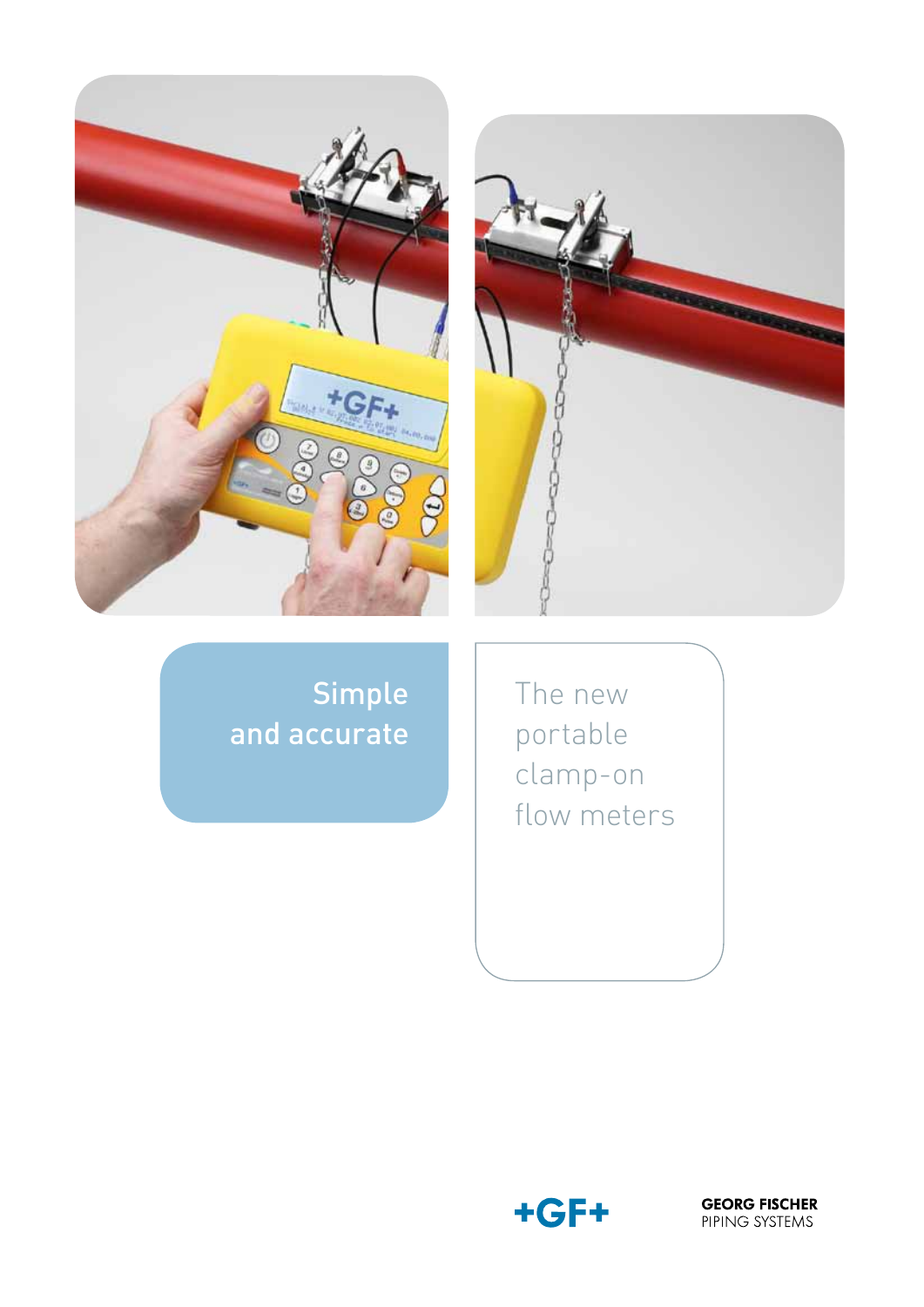# Portaflow PF330/PF220

## Easy set-up and installation – perfectly tailored and pre-set for Georg Fischer Piping Systems.

The Portaflow range brings simplicity to the non-invasive measurement of liquid flow. Portaflow offers the user quick and accurate flow measurement with its easy to follow menu and simple set up. Results can be achieved within minutes of opening the case. Compact, rugged and reliable, the Portaflow range has been designed to provide sustained performance in industrial environments.



#### Industries

- • Water
- • Building Services
- • Energy
- Chemical Industry
- Utilities
- Semiconductors

### Recommended for

- Potable water
- • River water
- Cooling water
- • Demineralised water
- Water/glycol solutions
- • Chemicals

### Application / Use

- HVAC and energy system audits
- • Pump verification
- Leak detection
- Filter sizing
- • Ultrapure water measurement
- • Condensate measurement
- • Balancing systems
- Fire system testing
- • Calibration of measurement systems

### Hardware & Operation

The Portaflow electronics are housed in a specifically designed enclosure, which incorporates the graphic display, keypad, sensor and output facility connections. Programming the unit is carried out by selecting the options displayed in the main menu and by following the simple instructions in any of the user selectable languages. The use of rechargeable batteries allows the unit to be operated for a period in excess of 20 hours depending on the facilities used. Continuous operation via the PSU is also possible while recharging the battery pack. Battery status, signal strength, time and date, as well as flow information are all continuously displayed, keeping the user fully aware of the measurement process.

#### Flow Transducers

The Portaflow range is able to work with different transducer sets depending on the unit purchased and the application. Sensor mounting clamps are provided with each instrument, to ensure correct mounting and reliable operation on any size pipe, in either diagonal or reflex mode.

#### Data Logger (PF330 only)

The built in data logger in the PF330 allows site details and flow data to be recorded with a memory, that is able to log 98,000 separate readings. Data can be stored in 5 second to 1 hour intervals. The data for each site is stored in the memory until it has been cleared. The stored data can be displayed on the instrument in text or graph format. The instrument is also capable of downloading the stored data via the USB or RS232 output port and the Portagraph Software supplied with the unit.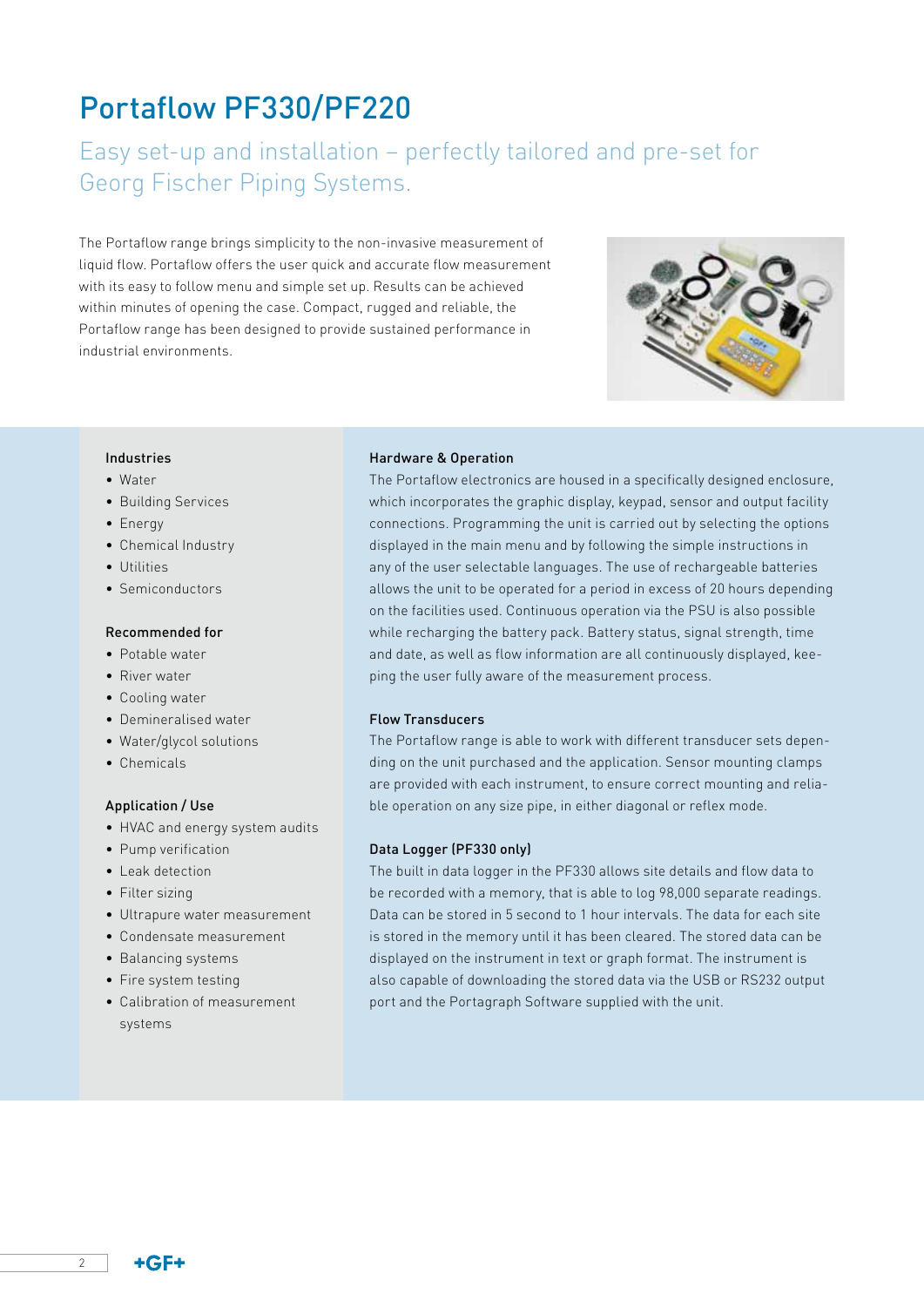# System data

## Transit time ultrasonic flow meter: a non-invasive way of measuring.



## PF330 and PF220 Product Features

- Flow Range: 0.1m/sec to 20m/sec bi-directional
- Battery or mains operation, battery running time: up to 20h
- Power: 110 240VAC +/-10% supply via PSU
- • Languages: DE, EN, FR, RU, SWE, IT, SP, P, NO, DEN
- Accuracy for flow rate >0.2m/s: Pipes > DN75: ±0.5% to ±2% of flow reading Pipes DN13-75: ±3% of flow reading



PF330



PF330 with case



PF220



PF220 with case

### PF330 Specification

- A Transducers: d13 d115 pipes
- B Transducers: d50 d2000 pipes
- Transducer Operating Temp: A & B -20°C to +135°C
- Outputs: Opto Isolated 0/4-20mA; RS 232/USB; programmable pulse: 2ms – 500ms
- Data Logging: 98,000 data points
- Up to 20 named recording blocks
- Data displayed locally in text or graph format. Real time or stored. Can be downloaded via RS232 or USB port to Windows based PC

### PF220 Specification

- PF220A with A Transducers: d13 d115 pipes or
- PF220B with B Transducers: d50 d1000 pipes
- Transducer Operating Temp: A & B -20°C to +135°C
- Outputs: Opto Isolated 0/4 -20mA; Programmable Pulse – 2ms-500ms

#### PF330 / PF220

Selectable pipe materials: PVDF-SYGEF, PP-PROGEF, PE-ELGEF, PB-INSTAFLEX, ABS, PVC-U/PVC-C, Copper Mild Steel, Ductile Iron, S'less Steel 316, …

#### Working principle

It takes just a few minutes to install and there is no need to shut down flow or drain the system.



When ultrasound is transmitted between the transducers, the speed at which the sound travels through the liquid is accelerated slightly by the velocity of the liquid through the pipe. When ultrasound is transmitted in the opposite direction, the flow of the liquid causes the transmitted sound to decelerate. The subsequent time difference is directly proportional to the flow velocity in the pipe. Having measured the flow velocity and knowing the pipe cross-sectional area, the volumetric flow can be easily calculated.



3

 $+GF+$